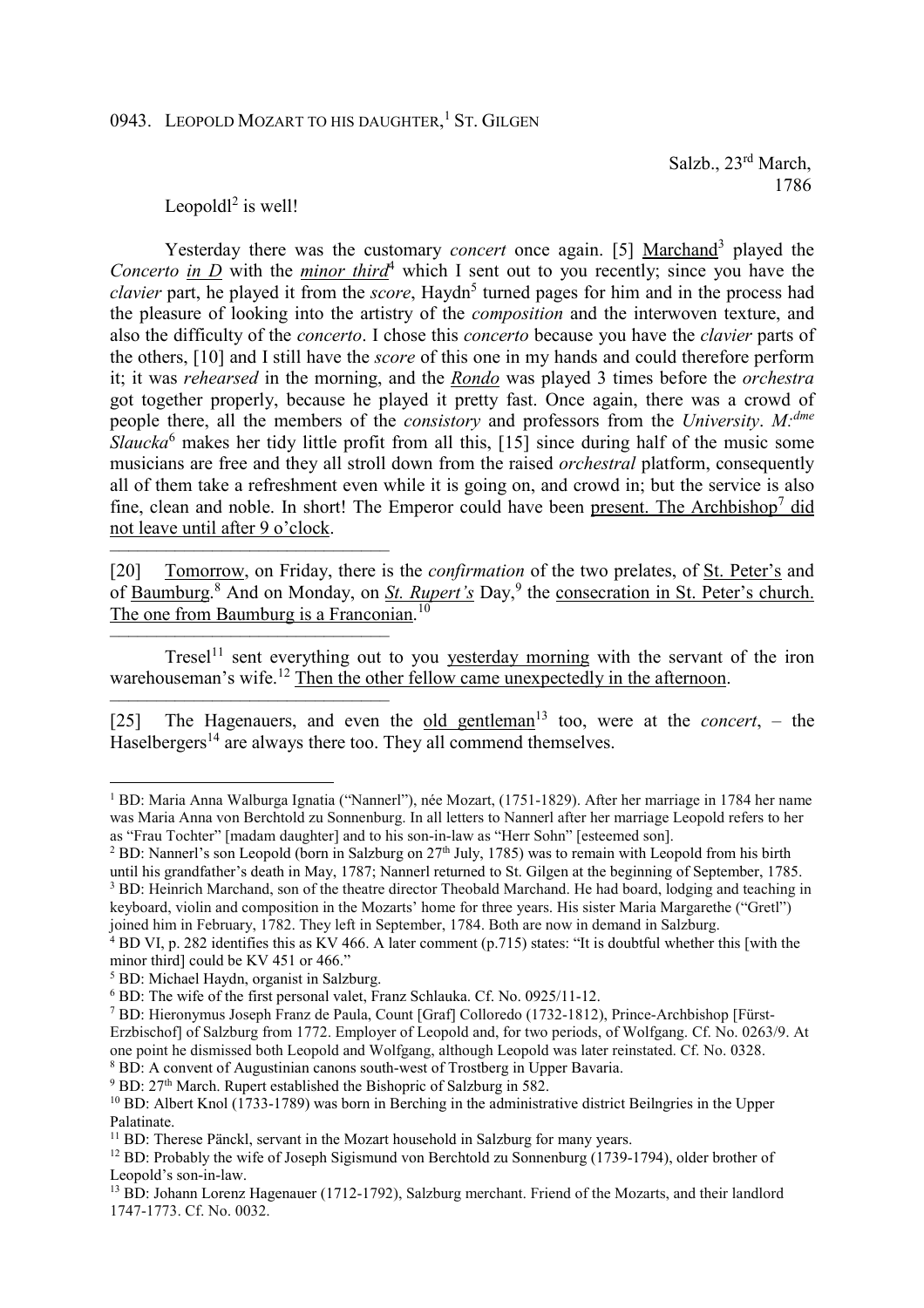The messenger<sup>15</sup> has just brought me your letter with 1 florins 30 kreuzers in it.  $-1$ cannot say whether the *chocolate* was good or bad, because I have not tasted it. But I can surmise, since everything has become more expensive [30] and the price of the product has remained the same, they will simply have degraded the product, I have long noticed this with the *chocolate à* 1 florins 15 kreuzers.

––––––––––––––––––––––––––––––

––––––––––––––––––––––––––––––

––––––––––––––––––––––––––––––

––––––––––––––––––––––––––––––

You can be sure that I would have come out with the organ-builder<sup>16</sup> a long time ago if unexpected events had not intervened and hindered it; and initially the weather, too, and the bad roads would have hindered it. [35] Now, my original suggestion was for the  $30<sup>th</sup>$  March, but this will be impossible because on 5th *April Gluck's opera Orpheo* will be sung in a *concert* performance, for which the word book has already been printed and at least 4 rehearsals with the instrumentalists will be needed, at which the presence of myself and the organ builder is indispensable. [40] Furthermore, Herr *Altman* has to write out the Italian text from the *score*, and since he does not understand how lay out the poetry in the *recitatives*, I have to assist him, and then take over the *corrections* when it comes to printing it. I must accordingly put off travelling out to you until  $6<sup>th</sup>$  April, so that I can then get back here by the evening of the  $8<sup>th</sup>$  at the latest, [45], unless rain hinders me, or again unless there is so much work in repairing over the big organ, which the blessedly departed Egedacher<sup>17</sup> neglected so badly, that the organ-builder cannot possibly come out. The two of you can surely see that even if I could come, there are cases where the organ-builder could not get away.

[50] Here too, the weather has been constantly fine and warm for some time. At the beginning, however, it was very muddy in and around the town, but now it is mostly dry. I went walking regardless of whether the roads were muddy or dry, but not as long as I otherwise used to, since I have constantly had a great deal to do since my return from Vienna, [55] or am otherwise submerged in waves of people and hindered.

I have seen neither the shadow theatre nor the marionette theatre: no-one was inclined to praise it. I would only have gone to it because of the **Pimperl**.<sup>18</sup>

Yesterday Herr Haselberger asked me if it is true that the esteemed Senior Court Clerk<sup>19</sup> became district *commissioner* in Lofer<sup>20</sup> on election day? – [60] I could give him no answer other than that I have heard no word of it. Not a word! – I would wish that it were true.

–––––––––––––––––––––––––––––– I am very sorry to hear that Lenerl<sup>21</sup> is ill, I wish her a quick recovery. I too have a patient. Old Tresel has such bad erysipelas in her face that her mouth is swollen and she cannot even

 $\overline{a}$ 

<sup>&</sup>lt;sup>14</sup> BD: Probably the family of the Johann Stephan Has(e)lberger mentioned in Nos. 0813/10 and 0890/81, 87.

<sup>15</sup> BD: There was no post-coach to St. Gilgen. Leopold therefore sent his letters and packages to Nannerl by a messenger, a carter who came to Salzburg once a week. The "glass-carrier woman" also provided a service on this route.

<sup>&</sup>lt;sup>16</sup> BD: Johann Evangelist Schmid (1757-1804), organ builder, worked in Salzburg from 1786 to 1803 as the successor to "old" Egedacher; he had previously learned in Rottweil and worked in Vienna, Hungary, Bohemia, Saxony and Augsburg.

<sup>&</sup>lt;sup>17</sup> BD: Johann Joseph Egedacher (†14<sup>th</sup> June, 1785), the Royal Organ Builder and therefore also responsible for tuning and maintenance of the keyboard instruments; usually referred to in the letters as "old Egedacher". <sup>18</sup> The "Hanswurst" character [in No. 956/83 Leopold equates Hanswurst to "Pagliaccio"], not the Mozarts' dog, which died in 1784.

<sup>&</sup>lt;sup>19</sup> "Oberschreiber". BD: Franz Anton Maximilian von Berchtold zu Sonnenburg (1749-1809), one of the younger brothers of Leopold's son-in-law. A regional administrative official.

<sup>20</sup> "Pflegscommissarius".

<sup>21</sup> BD: Nannerl's serving girl Lena, often called Lenerl.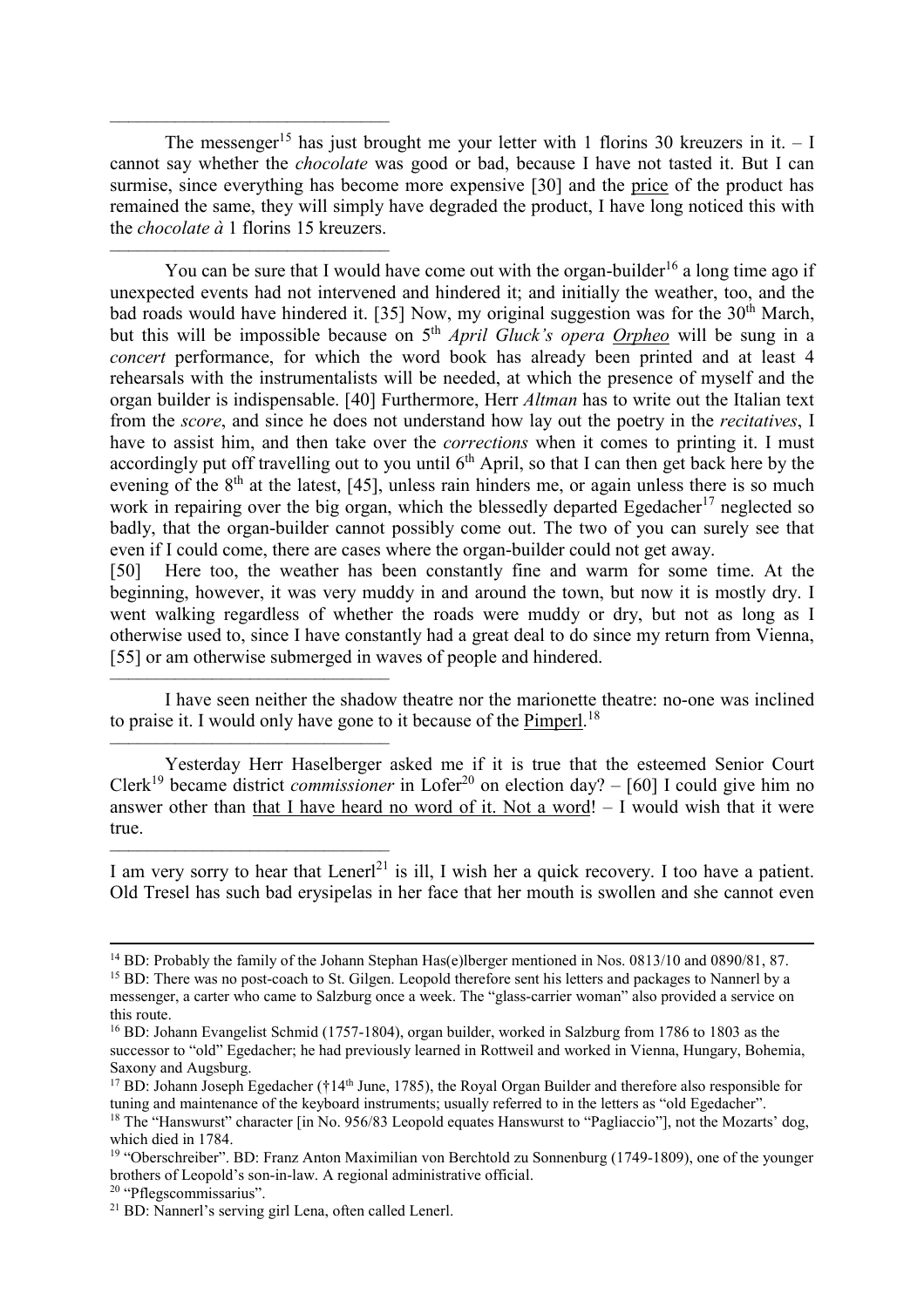eat soup properly. [65] And you know how badly affected she must be before she needs or takes anything.

I take it that the 2 black hats you requested are 2 straw hats, surely?  $--$ 

––––––––––––––––––––––––––––––

––––––––––––––––––––––––––––––

 $\overline{a}$ 

–––––––––––––––––––––––––––––– Concerning the housemaid, I have already *enjoined* people to keep an eye open, [70] and among other things I spoke about it with the esteemed Forestry Master's wife,  $22$  who commends herself to both of you and constantly thinks about you, my daughter.

–––––––––––––––––––––––––––––– The esteemed *Dr.* Joseph *Barisani*<sup>23</sup> constantly asks me about your well-being: – and *Gualbert Dobrowa's* wife<sup>24</sup> said to me at the town hall<sup>25</sup> that you are pregnant. The families of Court Councillor Hermes,<sup>26</sup> Schiedenhofen,<sup>27</sup> Hagenauer,<sup>28</sup> *Barisani*, Mölk,<sup>29</sup> [75] and God knows who else, are constantly asking and asking and asking again – as is Countess *Lizow*, 30 the family of Count Klözl,<sup>31</sup> the wife of *Baron* Schafman<sup>32</sup> etc., the Bishop in Chiemse,<sup>33</sup> the esteemed Cathedral Dean, <sup>34</sup> Count *Daun*,<sup>35</sup> the Senior Master of the Stables;<sup>36</sup> and even the Bishop of Lavant, Schrattenbach, $37$  asked me about you yesterday at the town hall concert because no one had seen the two of you for such a long time; [80] Herr *D'Ippold*<sup>38</sup> asks me to tell you that he commends himself to you in all matters.

It was your brother who sent me the present printed enclosure.<sup>39</sup> I solved the first  $7$ puzzles as soon as I read it. The 8<sup>th</sup> is more difficult. The fragments are thoroughly good and true, and really should be taken to heart, from the first to the last. [85] *N.B*. the *Avenue* of

<sup>&</sup>lt;sup>22</sup> "Fr. Waldmeisterin". BD: Presumably the wife of the Senior Commissioner for Forestry [Oberwald-Kommissarius] and Court Chamber Councillor [Hofkmmerrat] Joseph Anton Michl.

<sup>23</sup> BD: Joseph Barisani (1756-1826), eldest son of the Salzburg Archbishop's personal physician, Dr. Silvester Barisani.

<sup>24</sup> BD: Maria Joseph, second wife of Johann Gualbert Daubrawa von Daubrawaick (1715-1789), paymaster of the Royal Chamber [Hofkammer];

<sup>25</sup> Presumably one of the "Casino subscription concerts" mentioned in recent letters (cf. No. 0939/11).

<sup>26</sup> "Hofrath". BD: Family of Court Councillor [Hofrat] Joachim Vital Virgil Hermes von Fürstenhof (1737- 1793); his wife was Maria Theresia, née Schlossgängl von Edlenbach (1746-1798).

<sup>27</sup> BD: Johann Baptist Joseph Joachim Ferdinand von Schiedenhofen (1747-1812) made a successful career in the state administration of Salzburg. Married Maria Anna Klara Daubrawa von Daubrawiack in 1778. In earlier years, he and his sister were in frequent contact with the Mozart family.

<sup>&</sup>lt;sup>28</sup> BD: Johann Lorenz Hagenauer (1712-1792), Salzburg merchant, see line 25. Had five sons.

<sup>&</sup>lt;sup>29</sup> BD: Family of the deceased Franz Felix Anton von Mölk (1714-1776), Court Chancellor [Hofkanzler] in Salzburg.

<sup>30</sup> "Grafin". BD: Antonie, Countess [Gräfin] Lützow, nee Komtesse Czernin von Chudenitz, (1738-1780), a niece of Salzburg Archbishop Hieronymus and wife of Johann Nepomuk Gottfried, Count [Graf] Lützow, commander of the fortress in Salzburg, vice-president of the Council of War [Kriegsrat]. Mozart wrote the clavier concerto KV 246 for her in 1776. Cf. No. 0319/37, 39.

<sup>31</sup> "Graf". BD: Christoph Joseph, Count [Graf] Kletzl von Altenach und Donaudorf.

<sup>32</sup> "Baron Schafmanin". BD: Maria Klara Schaffmann von Hämerles und Khanorowicz (1732-1803).

<sup>33</sup> BD: Ferdinand Christoph, Count [Graf] Waldburg-Zeil (1719-1786), from 1772 Prince-Bishop in Chiemsee and cathedral canon in Salzburg. Involved with Mozart in 1777, cf. e.g. No. 0331/104, and a lifelong supporter of Mozart.

<sup>34</sup> BD: Ferdinand Christoph, Count [Graf] Waldburg-Zeil, Cathedral Dean [Domdechant] in Salzburg, nephew of the Ferdinand Christoph, Count [Graf] Waldburg-Zeil (1719-1786) above.

<sup>35</sup> "Graf". BD: Karl Joseph, Count [Graf] Daun (\* 1728), member of Salzburg Cathedral Chapter, cf. No. 0032/9. <sup>36</sup> "Oberststallmeister". BD: Cf. No. 0034/41. Leopold Joseph Maria, Count [Graf] Kuenburg (1740-1812),

Royal and Imperial Chamberlain [k.k. Kämmerer], Privy Councillor [Geheimer Rat], from 1764 Chief Stablemaster [Oberstallmeister] in Salzburg.

<sup>37</sup> BD: Vinzenz Joseph, Count [Graf] Schrattenbach; he remained Bishop of Lavant until 1790.

<sup>38</sup> BD: Franz Armand d'Ippold (c. 1730-1790), Imperial and Royal Captain, supervisor of page training in

Salzburg. He added the "de" (in the Viennese style) himself. Sometime suitor of Nannerl.

<sup>&</sup>lt;sup>39</sup> BD: Cf. No. 0933. A collection of sayings and riddles sent by Wolfgang.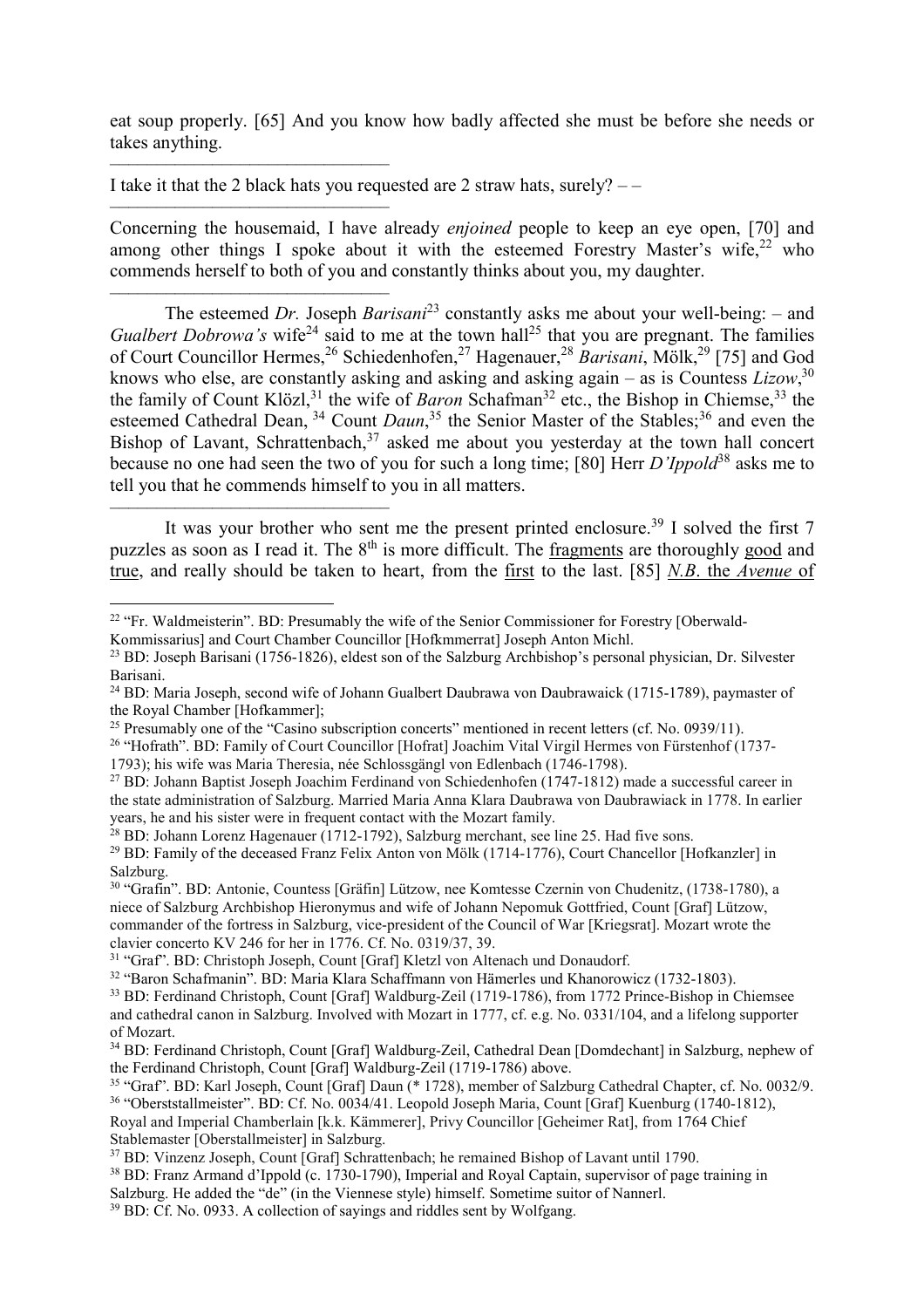Sighs<sup>40</sup> in the  $7<sup>th</sup>$ : a place in the assembly rooms in Vienna which is given this name. – Today it appeared in the newspaper, but for Salzburg we have gilded no. 14 with an alteration.<sup>41</sup> – I would ask you to send the little slip back to me again.

Please also send back in to me the *sonatas* by *Clementi*<sup>42</sup> which we borrowed from *Bullinger*. 43

[90] Leopoldl occasionally eats something from my plate. He sends kisses to both of you, and I kiss him on your behalf. Heinrich<sup>44</sup> often carries him on his arm, and annoys him with kisses. Heinrich commends himself and hopes to see both of you here soon. All letters from the Marchands come with compliments to you both in St. Gilgen. I am sending 4 *lemons à* 10 kreuzers. I kiss you both from the heart, [95] send greetings to the children and am as always your sincere

father Mozart mp<sup>45</sup>

Just this morning, the 24th, at 7 o'clock, they sounded the passing bell for the *Robinis' Louise*. 46

Leopoldl is in good form, he is just eating a soup,  $[100]$  Heinrich<sup>47</sup> is going to the *consistory* for the *confirmation*<sup>48</sup> and I am going to the *vespers* in the cathedral at half past 8.

An actual *consistorial probationer*<sup>49</sup> in active service in Augspurg, a young clergyman, the son of the esteemed Dr. Bader in Munich, is attending the *consistorio* here at the expense of the Elector of Trier for practical training here as well. This man preached in the cathedral last Saturday. The sermon lasted fully half an hour, [105] and the people smiled to each other as they went out because no one had understood a word. His voice would be too weak for my main room, and the common people who sat below the pulpit with open mouths, and could make out something, did not grasp what he was saying. I, Peranzky,<sup>50</sup> and Eybeck<sup>51</sup> were standing together under the pulpit, [110] we certainly understood everything, Only, I said, this is a splendid speech for learned listeners, but not a sermon, rather a *scizzo*<sup>52</sup> or draft from which to make two magnificently fashioned sermons from these two parts which are squeezed together between a plethora of closing sentences: and really is how it was.  $Tomorrow,$ <sup>53</sup> God willing, I will hear the Schneeherr,<sup>54</sup> Herr Rieger, who preached so

 $\overline{a}$ 

––––––––––––––––––––––––––––––

––––––––––––––––––––––––––––––

<sup>40</sup> BD: "Seufzer Alleé": A small room adjoining the ballrooms in Vienna, named after the main avenue in the Augarten in Vienna where couples liked to sit in the twilight.

<sup>&</sup>lt;sup>41</sup> BD: The word "Canonicus" [canon] replaced K–r [Kleriker = clergyman].

<sup>42</sup> BD: Not identified.

<sup>43</sup> BD: Abbé Franz Joseph Johann Nepomuk Bullinger (1744-1810), Jesuit, private tutor, friend of the Mozart family in Salzburg.

<sup>&</sup>lt;sup>44</sup> BD: See line 4.

<sup>&</sup>lt;sup>45</sup> mp = *manu propria* = in his own hand.

<sup>46</sup> BD: Maria Aloisia Viktoria (1757-1786), known as Louise, daughter of the factory owner Georg Joseph Robinig von Rottenfeld (1710-1760). Her illness has been commented on frequently since letter No. 0838/63 ff. <sup>47</sup> BD: Heinrich Marchand, son of the theatre director Theobald Marchand. He had board, lodging and teaching in keyboard, violin and composition in the Mozarts' home for three years. His sister Maria Margarethe ("Gretl") joined him in February, 1782. They left in September, 1784. Both are currently in demand in Salzburg.

<sup>48</sup> BD: Of the prelate, cf. lines 20-21.

<sup>49</sup> "wirklicher assessor consistorii".

<sup>50</sup> BD: Perhaps Joseph Berhandsky von Adlersberg (1735-1813).

<sup>&</sup>lt;sup>51</sup> BD: Joseph Eyweck, registrar [Registrator] and evaluator [Taxator] to the privy chancellery [geheime] Kanzlei], secretary to the Court Council [Hofrat].

 $52 =$  sketch.

<sup>53</sup> BD: Feast of the Annunciation.

<sup>54</sup> BD: Schneeherr: member of a Salzburg religious foundation assisting the Archbishop at the altar and which took care of consistory business.